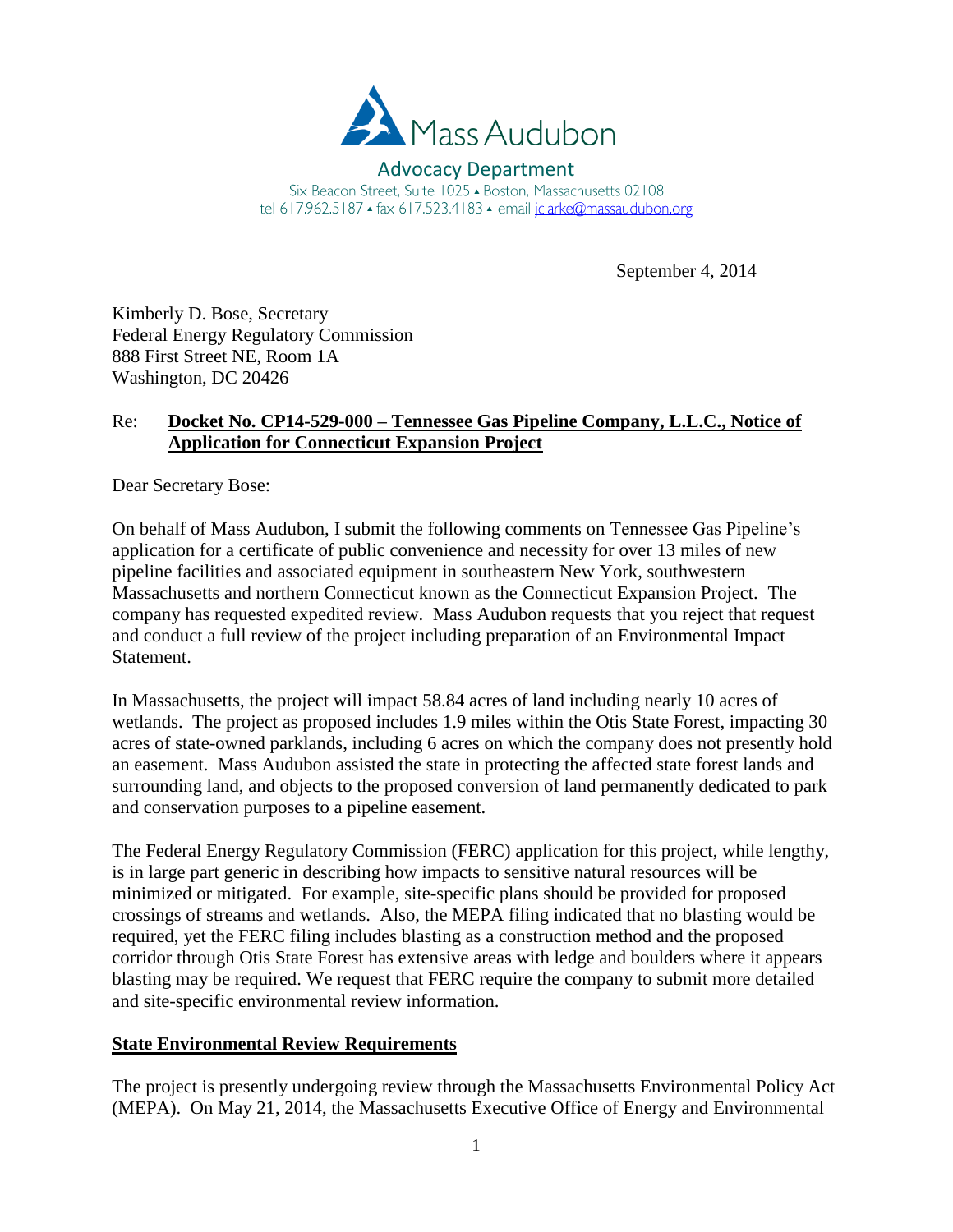Affairs issued a MEPA Certificate (EEA #15205) requiring preparation of a full Environmental Impact Report (EIR) for the project. The Scope for the EIR required that additional information be presented on several topics including alternatives analysis, land alteration and construction process details, wetlands, water quality, conservation lands/Article 97, rare species and fisheries, Greenhouse Gas (GHG) emissions pursuant to the Massachusetts Global Warming Solutions Act, and cultural and historic resources. These environmental review requirements are reasonable and necessary. FERC should require the company to submit for public review and comment the information required in the MEPA Certificate.

## **Segmentation**

Tennessee and its parent company, Kinder Morgan, are proposing other gas transmission pipeline projects in the region, including the Northeast Energy Direct project that would traverse Massachusetts from the New York border to Dracut, Massachusetts. We request that the FERC carefully consider whether the application for the Connecticut Expansion Project improperly segments project review, especially in light of the recent Delaware Riverkeeper case (DC Circuit Court of Appeals, No. 13-1015).

## **Alternatives Analysis**

Further review should be required of alternatives to avoid, minimize, and mitigate the impacts of the proposed project. The Commonwealth of Massachusetts Department of Energy Resources (DOER) has responded to comments from Mass Audubon and others on this and other pending gas pipeline projects and is undertaking a review of energy demand and alternatives. We request that FERC also consider alternatives when evaluating this project, including increased energy efficiency programs, modifications to gas marketing and sales mechanisms, alternative energy sources including renewables, and alternative routes that avoid and minimize impacts to land and water resources. The alternatives analysis for this project should respond specifically to suggestions from the Massachusetts Department of Conservation and Recreation (DCR) regarding potential location of the pipeline impacting Otis State Forest to an alignment within Cold Spring Road or other roadways in the region, as well as the possibility of reducing the width and extent of proposed clearing and new easements on this parkland property.

#### **Conservation Lands and Article 97 of the Massachusetts Constitution**

The project as proposed would traverse 1.9 miles within the Otis State Forest, impacting 30 acres of state-owned parklands, including proposed acquisition by the company of a new easement across 6 acres of parkland. Disposition of permanently protected parklands in Massachusetts requires approval by both branches of the state Legislature under Article 97 of the state constitution.

In 2007, Mass Audubon assisted DCR in protecting over 900 acres of land at Otis State Forest, including areas around Lower Spectacle Pond that include an old growth hemlock forest stand, intact large blocks of forest, cold water fishery habitat, and other important natural resources. The Lower Spectacle Pond property is part of an interconnected area of protected open space encompassing more than 8,500 acres. It includes BioMap Core Habitat mapped by the Massachusetts Division of Fisheries and Wildlife, and supports myriad plants and animals including rare turtles and dragonflies. The property includes rich and diverse intact natural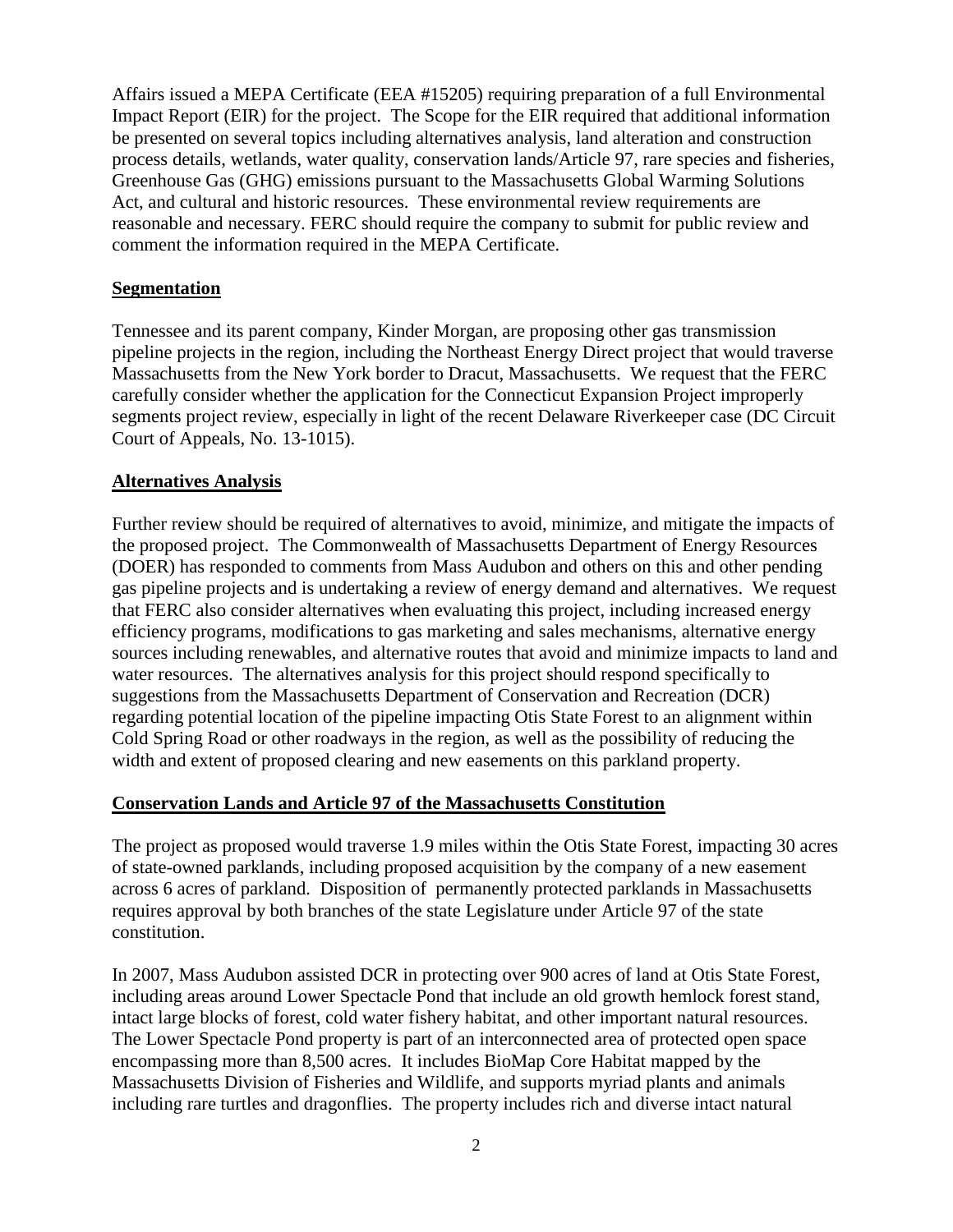communities including features such as bedrock outcrops, large cavity trees, mature forest, and numerous seeps and springs in addition to the perennial streams mentioned in the FERC filing. Mass Audubon transferred its interests in land affected by this project to the state with the understanding that the land would be permanently protected under Article 97. The Executive Office of Energy and Environmental Affairs (EEA) Article 97 Land Disposition Policy states that EEA may only consider supporting Article 97 dispositions when several conditions are met including: "the disposition of a parcel is not contrary to the express wishes of the person(s) who donated or sold the parcel or interests therein to the commonwealth." **Mass Audubon objects to and opposes the proposed Article 97 disposition.**

The assessment of impacts as described in the FERC filing are superficial and incomplete. Fragmentation of mature forest and associated habitat will occur, impacting the ecosystem well beyond the footprint of impact. Disturbances of plants and soils will promote the spread of invasive species, and the impacts are far more than temporary. The company should be required to undertake further detailed analysis of alternatives to avoid and minimize impacts to these precious parklands. Any unavoidable impacts should be fully mitigated, including ongoing (permanent) commitments to invasive species management and enforcement of Off-Road Vehicle (ORV) restrictions. DCR does not have adequate resources to manage or prevent existing ORV violations let alone take on new responsibilities for keeping vehicles off a private company's expanded easement.

## **Wetlands and Water Resources**

The project will traverse numerous wetlands and streams. The proposed methodologies for these crossings, while standard practice for the industry, are far from adequate to fully protect and restore the functional integrity of these areas. Mass Audubon is particularly concerned regarding disturbances to soils and vegetation that will facilitate the introduction and spread of invasive plants, as well as impacts to cold water fisheries. Forest canopy over and adjacent to wetlands and streams is vital to the habitat characteristics including temperature and water quality. This is of particular concern in light of impacts of climate change and associated alterations in temperature and precipitation regimes which are also impacting wetlands and cold water fisheries. Vernal pools located near but not directly within the proposed pipeline corridor will be impacted as the amphibians that breed in these pools require forested habitat.

Even to the extent that wetlands and water resource construction methods are utilized to minimize impacts, it is vital that post construction restoration occur properly. The previous construction of the existing pipeline in Sandisfield left in place metal flume pipes intended for temporary crossings. These should be removed immediately, and all construction and postconstruction mitigation measures must be adhered to for any new construction.

In addition to routine mowing and vegetation control, access by maintenance vehicles along the easement will continually disturb soils, present hazards to wildlife such as turtles, and facilitate the spreading invasives through seeds and propagules adhering to vehicles. Alternatives analysis, project cost estimates, and mitigation commitments should include the cost to the public of lost or degraded ecosystem services, along with permanent, ongoing commitments to manage invasive species and ORVs.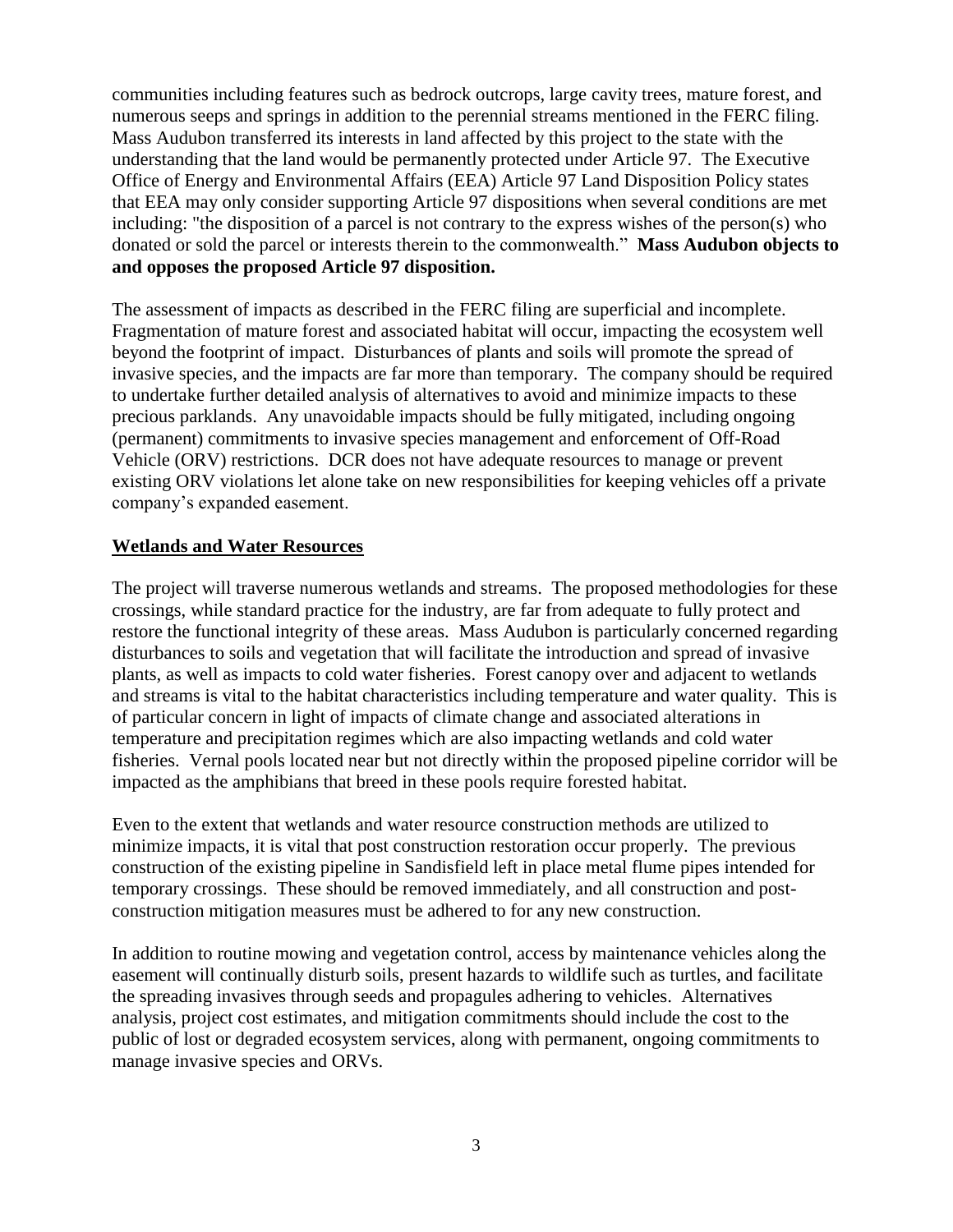## **Rare Species**

The application acknowledges that the project may impact habitat of several state-listed species including the American Bittern, Sedge Wren, and Wood Turtle. Further information should be required on avoidance and minimization of impacts to rare species and their habitat. For example, the proposed rare species mitigation at the pipeyard site in Tyringham is to place construction matting over the site in early spring in order to prevent utilization of the site by the protected birds. Given that habitat availability is important to the breeding success of birds, and suitable unoccupied habitat may not be available nearby, this proposed mitigation is not adequate. The project should avoid even temporary impacts to rare species habitat to the maximum extent possible.

## **Hydrostatic Testing**

The company proposes to withdraw over a million gallons of water from Lower Spectacle Pond for hydrostatic testing, and to discharge this water onto the surface within state parklands. The pond is a fairly shallow body of water. Removing such a large quantity of water and discharging it elsewhere could have a significant impact on the pond's ecology as well as on areas receiving the discharge. Further information and analysis on this is needed. The area is mapped as habitat for the Umber Shadowdragon (*Neurocordulia obsolete*), a state-listed species of dragonfly, and the pond may provide breeding habitat for this species.

The site is located upgradient of a rare stand of old-growth hemlocks (400+ years old) and the Clam River. The proposed discharge of water running down through the steep contours of the old growth and into the sensitive Clam River could have a negative impact on these resources, which Mass Audubon and DCR have invested so much time and money to protect.

The application also proposes to "improve" an access road near Lower Spectacle Pond in order to provide access for construction vehicles to perform the hydrostatic testing. Given the parkland status and protected nature of this land, any such road improvements would be a negative impact.

Alternatives to the use of Lower Spectacle Pond as a source for hydrostatic test water should be considered. Site-specific information on proposed locations of withdrawal and discharge should be provided. Detailed operational plans must ensure that no erosion or sedimentation; nor disturbance to aquatic life, terrestial plants or animals, or important habitat features will occur.

#### **Greenhouse Gas Emissions and Global Warming Solutions Act**

Under the Global Warming Solutions Act, the Commonwealth has established goals for reducing Greenhouse Gas (GHG) emissions by 25% by 2020 and 80% by 2050. A MEPA policy has been established for review of GHG emissions associated with projects requiring an EIR. In addition to review of direct emissions associated with the project (i.e. production, distribution, and burning of the natural gas proposed to be transmitted through the new pipeline), the GHG effects of the proposed alteration of 58.8 acres of mostly forested lands should also be evaluated under the MEPA GHG policy. On average, an acre of upland forest in Massachusetts stores approximately 85 tons of carbon, and the amount of stored carbon is increasing annually. The proposed construction will remove existing carbon stores and significantly reduce the affected